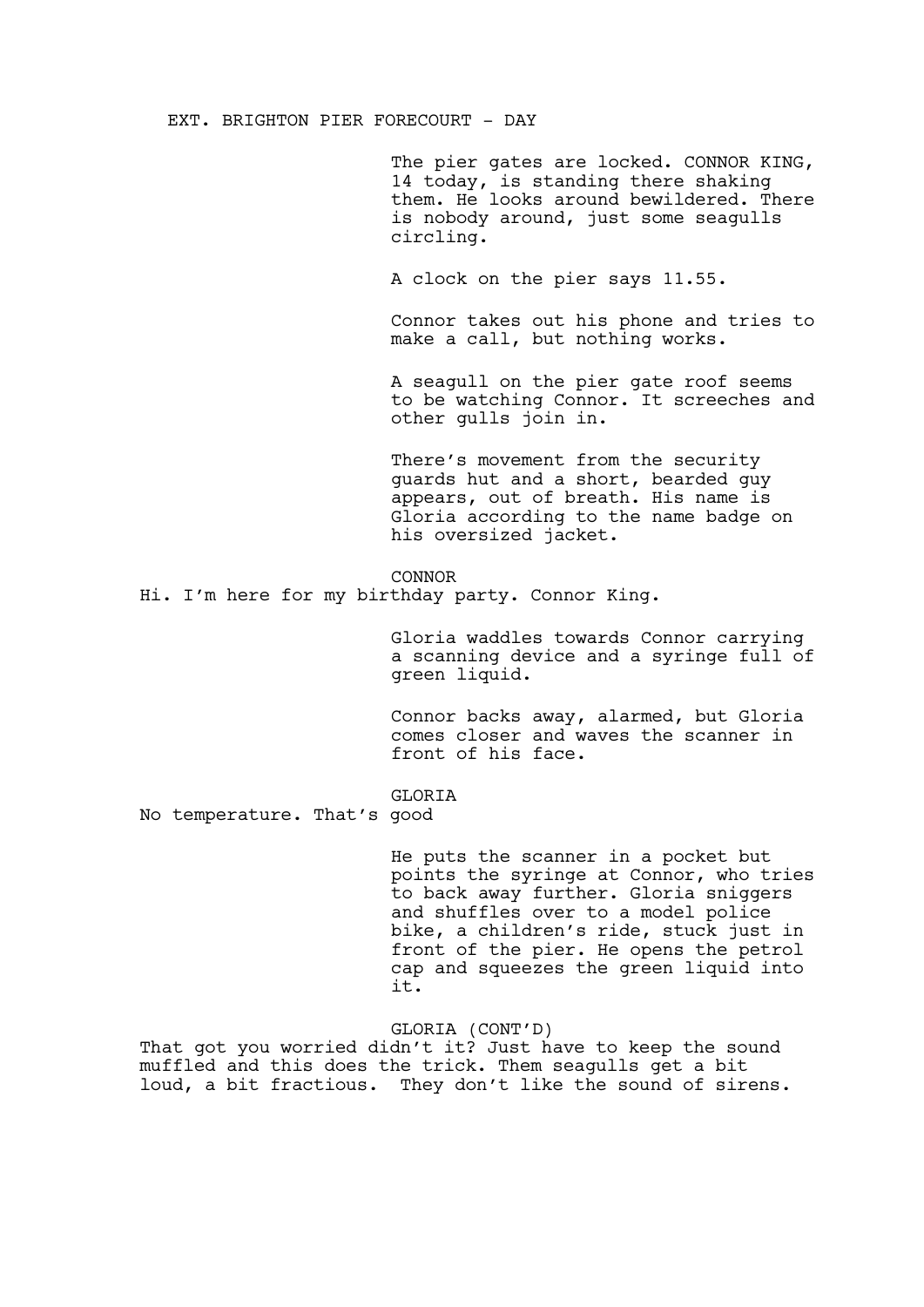Gloria sniggers again and this sets the gulls off, screeching as if they enjoyed the joke.

Connor gets an invitation from a pocket and passes it to Gloria. It says Pier Party Pass on the front. The back of the card is covered in small print.

GLORIA (CONT'D)

So you're Jack's nephew are you Connor? Fourteen today eh! Nice present: unlimited free rides and as much as you and your mates can eat and drink from the food outlets on the pier.

CONNOR

My uncle said I could bring three friends, but I'm not sure where they've got to.

**GLORIA** These must be the other ones. Your gang eh?

> Connor looks relieved as GEMMA, DJ and SPARKS hurry up the forecourt to greet him.

Connor's eyes focus on Gemma, and he smiles at her. DJ and Sparks notice this and exchange glances with a bit of a giggle.

GLORIA (CONT'D) Right. Welcome to Brighton pier. Shall we get on now?

> Gemma passes a present to Connor, a small package in glitzy paper. He looks at her.

CONNOR

Yo

GLORIA

Yo yo

The pair of them start laughing a their private joke. Connor opens the present, a yo-yo.

DJ addresses Gloria who is looking on curiously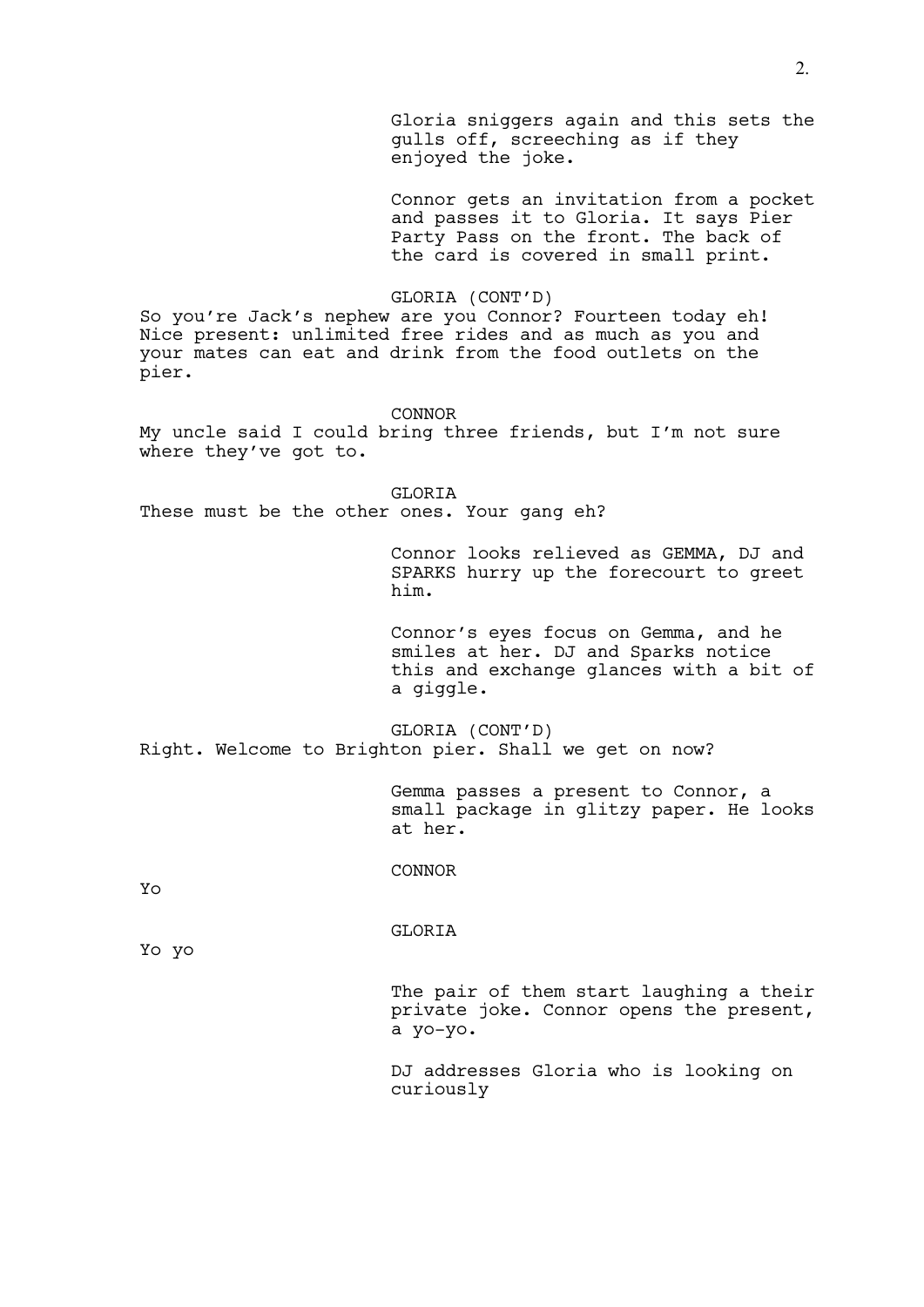$D.T$ He's never without his yo yo, are you Connor. DJ looks around noting there are still no people around apart from them. DJ (CONT'D) Bit quiet today isn't it? Gloria's sharp eyes land on DJ. GLORIA Only kids allowed out today. Didn't you see the news? DJ shakes his head and shrugs. Gloria gets out a set of keys, like jailers keys and opens the pier gates. The three teenagers walk on to the pier, excited at the prospect of the free rides. Gloria calls to them as she locks the gates behind them. GLORIA (CONT'D) I'm letting the boss know you've arrived for your birtday bash. Look out for General Gully. He'll be sure to give you the full tweatment." They walk past the outlets for doughnuts and ice cream. SPARKS I'm starting with a cheeseburger and chips. GLORIA HOt dog for me! And candyfloss SPARKS Or nine doughnuts, jam.

> DJ is jumping on and off benches as he walks along the pier, showing his parkour skills. He lands beside an ice cream stand, unmanned. The freezer unit opens when he pulls it.

3.

Cornetto anyone?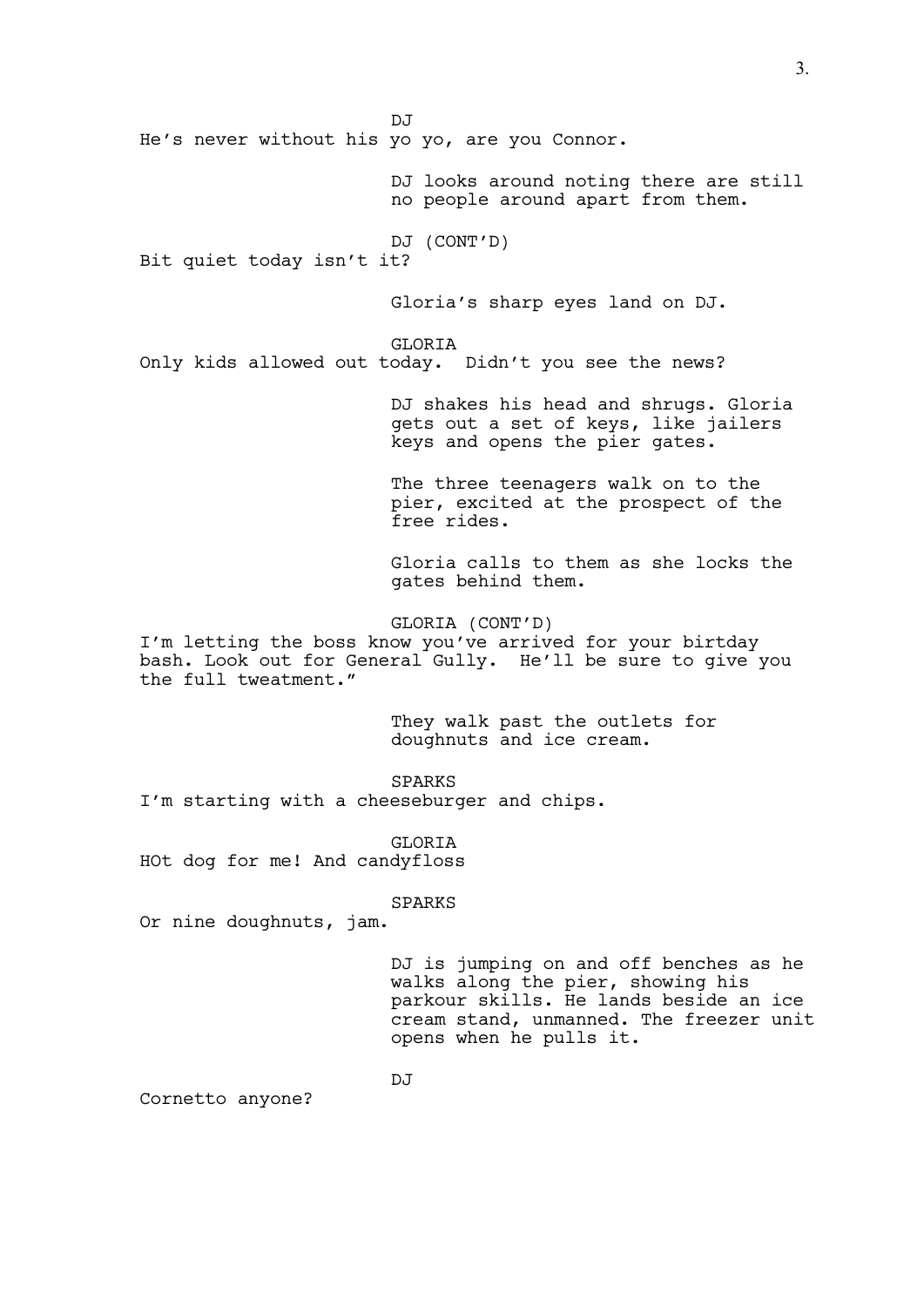Sparks nods and DJ grabs a strawberry cornetto, which he tosses to Sparks as he vaults over the freezer.

CONNOR Hope you've got your frequent flyer pass for A & E.

DJ leaps from one railing to another.

DJ

What are you on about?

CONNOR

How many times have you been up there this year?

 $D \cdot T$ 

Only twice, and both of those were because someone got in my way.

> DJ jumps to the ground ending in a forward roll. He leaps up in front of Connor.

DJ (CONT'D) Hey Connor have you ever watched the birds.

GEMMA

Stupid question. You know Connor's always out bird watching.

DJ

The film, Connor. Alfred Hitchcock. It's in black and white. This place reminds me of it.

> They all paused and looked around. Sparks was holding her cornetto, unopened still. There were a lot of seagulls. They were perched on roof tops and pillars.

CONNOR Yeah. So there's lots of seagulls, because we're by the sea. Come on let's go.

> Music springs from the speakers on the pier. Gemma laughs and grabs Connor's hand, pulling him forward. The rides light up and the carousel starts moving as they approach it, although there is still no one to be seen.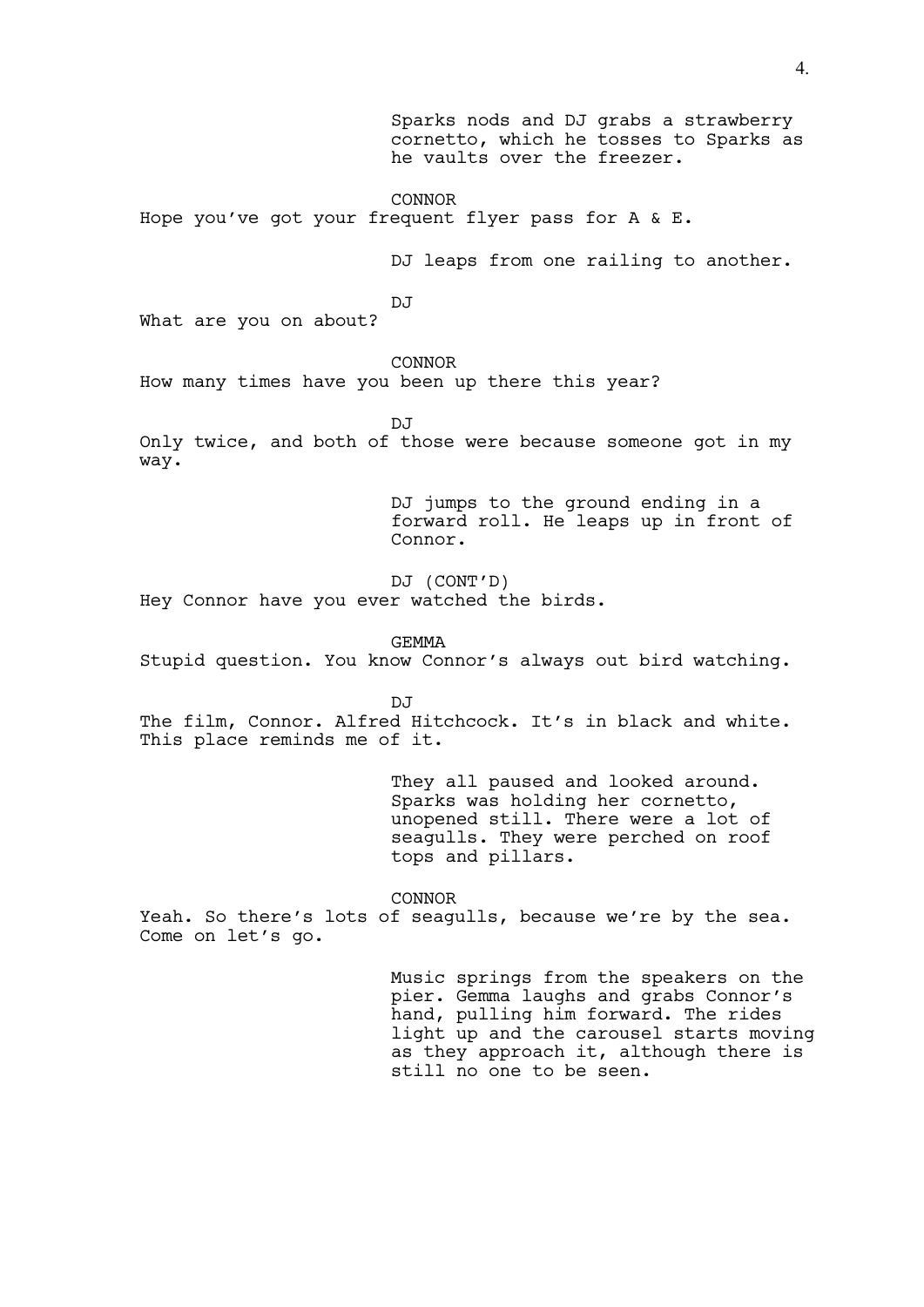The teenagers jump when a huge guy leaps out in front of them. Dressed as a pirate with dreadlocks, a patch over one eye and an enormous seagull sitting on his shoulder.

GENERAL GULLY Happy birthday Connor. Welcome to Brighton pier.

> General Gully scans them quickly and picks out Connor. He shakes his hand and seems to sniff him too.

CONNOR

Hi. That's some seagull you have there.

GENERAL GULLY Don't you worry about my little friend here. Meet Scarface guys.

> The scar on the gull's face increases his thuggish appearance.

GENERAL GULLY (CONT'D) He looks a bit scary but is gentle as a lamb. Aren't you mate?

> The teenagers do not look convinced but nod anyway.

GENERAL GULLY (CONT'D) My mate Jack tells me it's your birthday today. You lot are all 14 right?

Again the group all nod.

GENERAL GULLY (CONT'D) A particularly good age 14. Perfect. Let's make this a day none of us will forget.

> The general roars with laughter and Scarface takes off, flying in a few circles, crying loudly before landing on a carriage on the Waltzer ride.

GENERAL GULLY (CONT'D) Which ride are you going on first?

CONNOR

Waltzer. Ok everyone?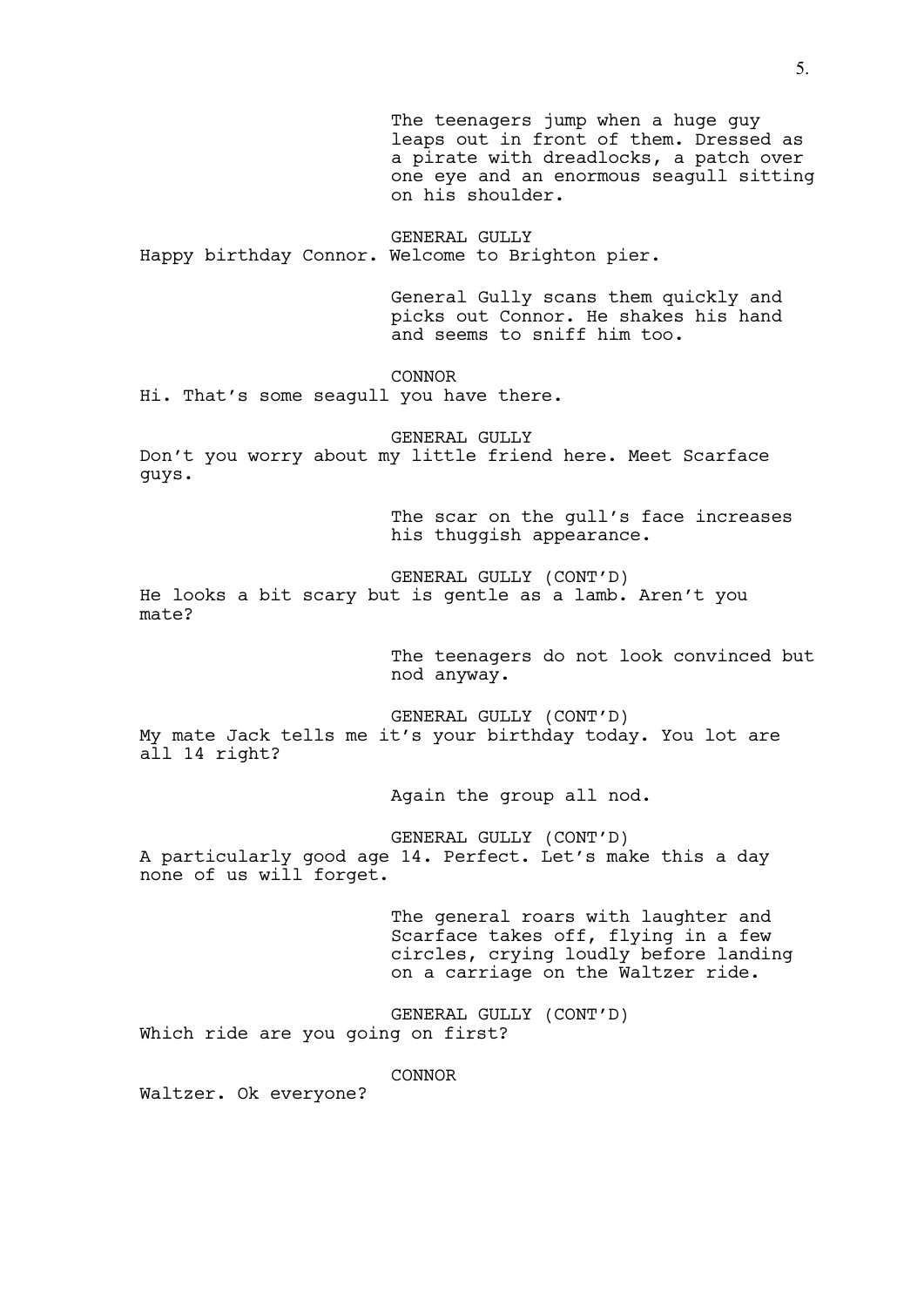Yeah. Come on.

Sparks grabs DJ and pulls him over to the ride. She spins a couple of carriages round before settling on the one she and DJ plan to ride in. DJ leaps over the back of the carriage to sit in it.

Connor and Gemma get into a different carriage and Connor pulls down the safety bar. He looks nervous.

The general unlocks a kiosk housing the controls for the ride. A lever above a dashboard says pull to start.

#### GENERAL GULLY

Pull down the safety bar.

Sparks and DJ pull down the bar. Then Sparks starts to lick her icecream, offering DJ a lick. Connor is already holding tightly to the bar in his carriage. He and Gemma sit quietly, waiting.

### SPARKS

Lets go.

General Gully pulls the lever and the ride starts slowly. Scarface hops from the general's shoulder on to the top of the lever.

SPARKS (CONT'D)

Faster

GENERAL GULLY

Are you sure

The General points at a poster that says Screech if you want to go faster. He waves and walks away, leaving Scarface sitting on the ride control lever, making the ride accelerate.

DJ, Sparks and Gemma start to scream as the ride picks up speed. It gets faster and faster.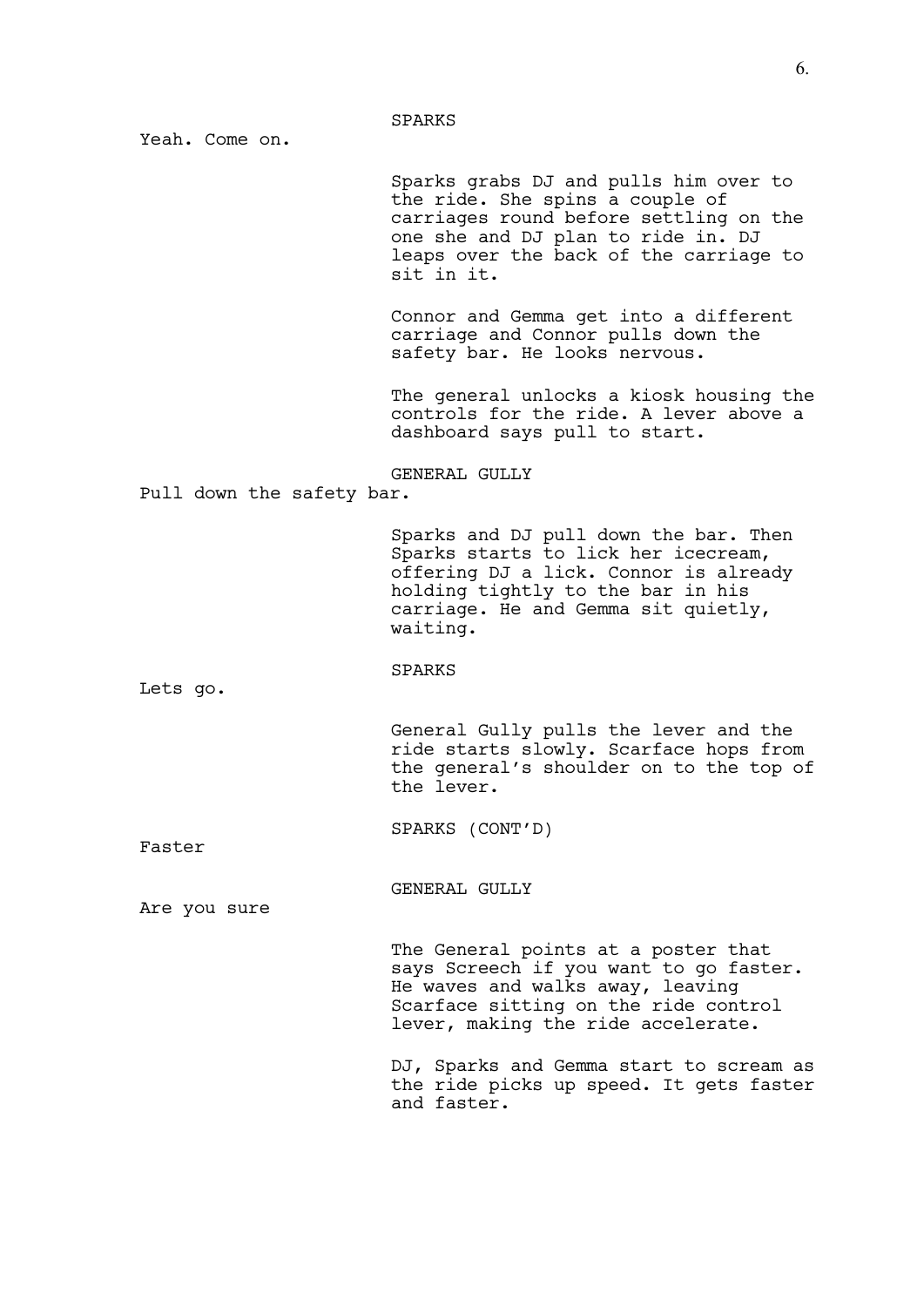Seagulls screech louder and louder until it becomes one continuous noise.

Connor knows something is wrong and tries screaming for help. His voice is drowned out. He is dizzy and feels a blackness coming on. He sees Gemma has lost conciousness.

## CONNOR

Wake up Gemma. Wake up!

A cold white blob hits Connor in the face and bounces off. A second later the ride slows abruptly.

The cold white blob, a strawberry cornetto, is lying on the ground near the ride. Scarface has left the control lever in order to pick up the icecream.

Gemma stirs and opens her eyes. They try and lift up the safety bar, but it is locked. They cannot squeeze themselves out either.

There is a battle going on between the seagulls and Connor realises he has to do something quickly.

Slipping his hand into his pocket he withdraws the yo-yo from it.

Scarface rises from the ground with the icecream in his beak. He returns to perch on the lever, but it does not go down, because he's the wrong end.

Connor takes aim with his yo-yo and it flies out, missing the seagull by a wide margin as they whizz past.

Scarface looks at the ride and deliberately takes a step forward down the lever, causing it to accelerate again.

Connor frantically retracts the yo-yo and tries again. Once more he misses Scarface.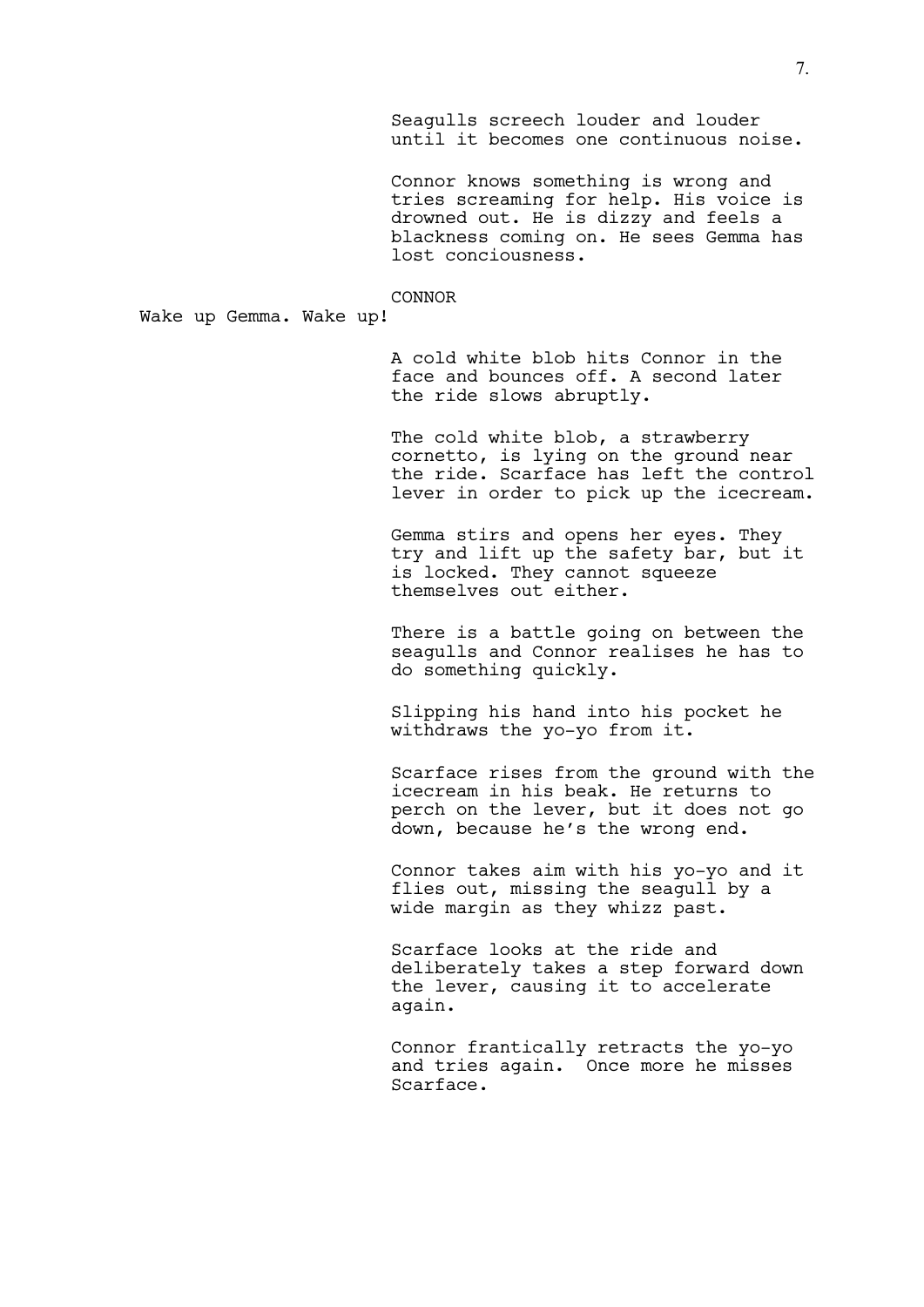Again he retracts the yo-yo and sends it out once more. There is a thud and the ride slows again as Scarface flies into the air squawking. The yo-yo returns with icecream on it. CONNOR (CONT'D) We've got to get out. There must be a way. Gemma struggles, but can't escape. DJ slides under the bar and makes his way across the waltzer, which is still moving, although slowly. He jumps off the ride and runs to the control box, pulling the lever up completely and pressing various buttons. Sparks also slides out. She looks as if she's enjoying herself. CONNOR (CONT'D) Help! We can't get out. Sparks runs over and presses a button marked 'emergency release button', which is behind the carriage. The safety bar rises easily. SPARKS That was awesome. Connor looks aghast and Gemma shakes her head as they dismount the ride and make their way off. GEMMA Is everyone ok? Connor nods, but not very convincingly. CONNOR Where did the general go?

GEMMA

You've gone green Connor. And you're shaking. Come and sit down.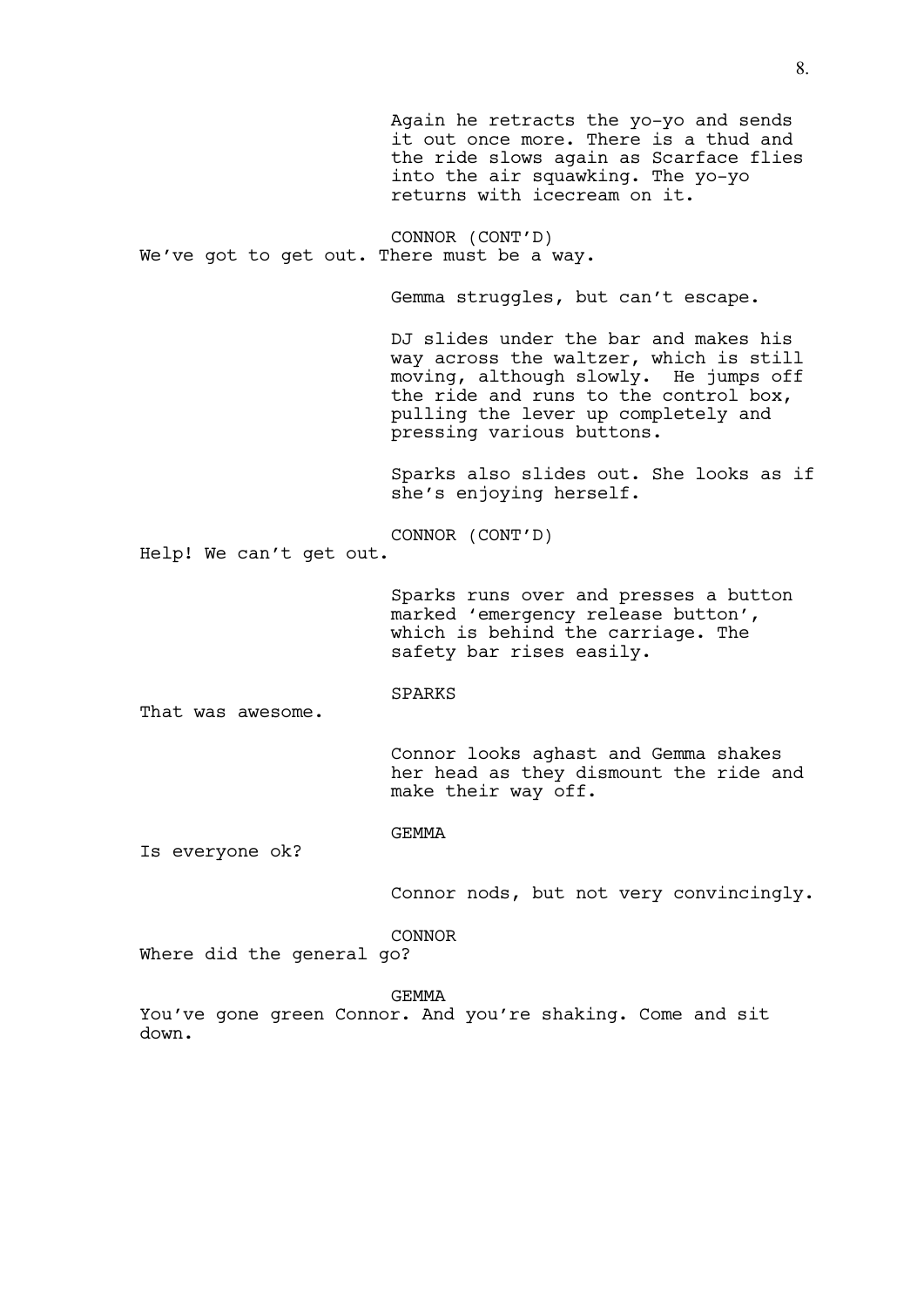DJ climbs on the roof of the nearby amusement arcade and looks around but there are still only birds to be seen.

Then he spots General Gully and Scarface at the top of the helter skelter. 'Gulls just wanna have fun' stops playing suddenly and General Gully is heard through a megaphone

### GENERAL GULLY

Connor, my buddy, my mate. I'd best say sorry. I hear the lever stuck on the waltzer. Always happening. Still no bones broken eh. Them seagulls, they get carried away you see. They just love a good birthday party.

> Connor shook his head and looked round at his friends.

CONNOR

I'd almost forgotten it was my birthday and this was meant to be a treat.

> Gemma and Sparks laugh, but DJ just shrugs.

General Gully appears at the ride with Scarface on his shoulder again.

GENERAL GULLY

How about our nice new Amazon water ride. It'll be ever so soothing."

> Connor looks at his mates who seem ready for another ride.

## GEMMA

I love water rides Connor.

Connor nods and Scarface flew off towards the water ride.

The ride is surrounded by images of lush Amazonian plants with exotic animals peeping through the greenery.

The teenagers wander across following Scarface.